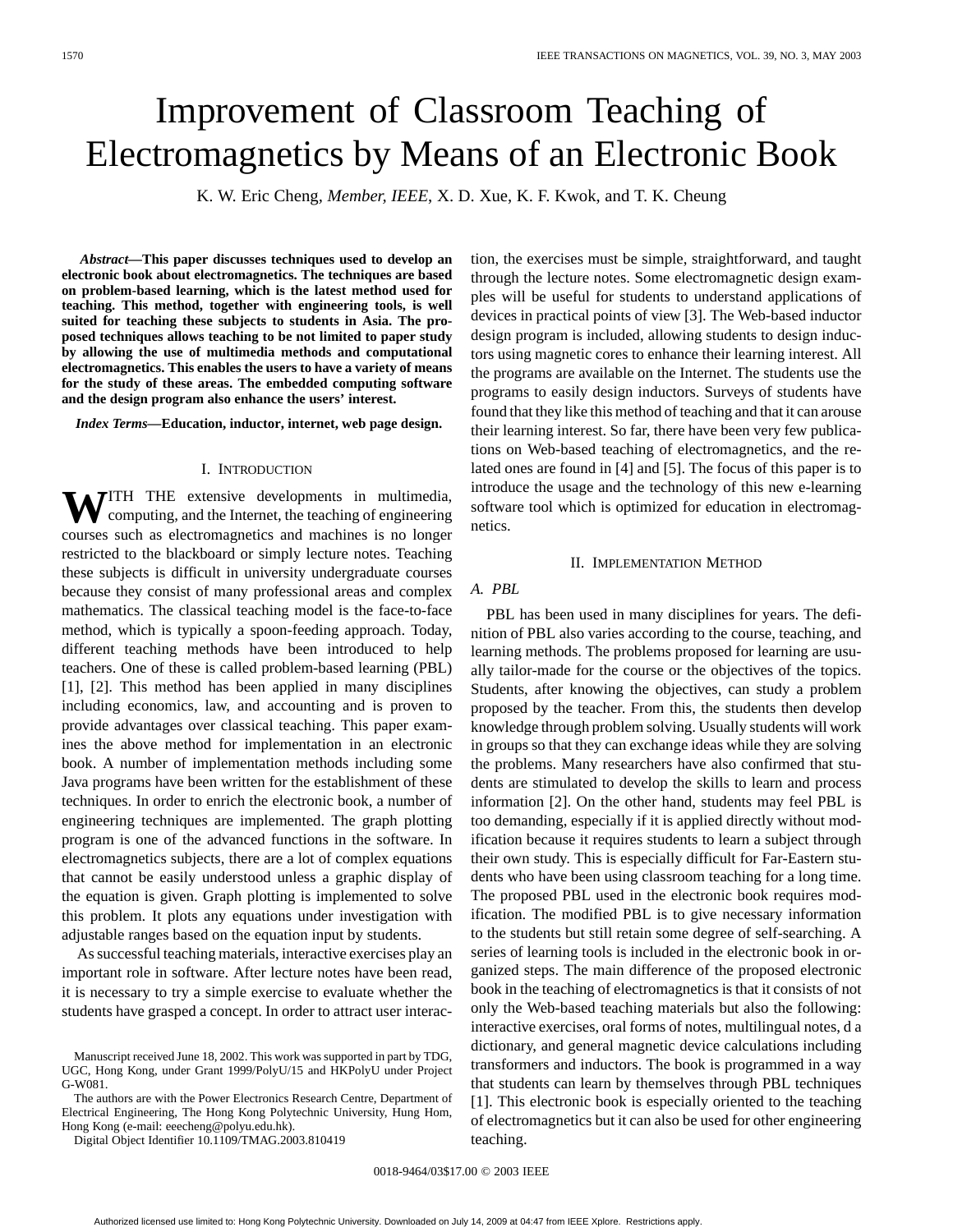

Fig. 1. A window for graph plotting.



Fig. 2. Graph plotting programming method.

#### *B. Graph Plotting*

Graph plotting, as the name implies, can produce a graph automatically from an equation inserted by the users with the specified  $x$  domain. This can help students to clearly understand how the dependent variables change with the independent variables and their relationship with the coefficient/equation. The development of quality graphic plotting is requisite to presenting visual ideas clearly. Currently, there are many software packages for graph plotting such as MathLab. However, they work on Windows only and are not Web based. Fig. 1 shows the developed Web-based graph plotting tool.

The principle of operation of the software is as follows. The software quickly reads the user's input at the text field as shown in Fig. 1 and converts it into a "string." Then, through lexical analysis, the "string" is broken into tokens. The equation tree is built following the equation syntax in priority. With a series of points plotted in a line, the graph is generated. The scaling of the  $X$  and  $Y$  axes is also controllable. This enables any type of graph to be plotted out and illustrated easily. Fig. 2 illustrates the programming method.



Fig. 3. An example of a multiple choice exercise.

## *C. Interactive Exercises*

Lack of interactive exercises can affect many students because they need to apply theories and concepts that they have learned to practical cases. It also provides interactive means to enhance their learning interest. Interactive exercises force them into an unfamiliar learning environment that is quite different from that of conventional classroom teaching. This feature encourages students' self-learning in the Web and it provides a flexible time and location for the students who want to study. Three types of exercises have been programmed. These are multiple choice questions, true and false questions, and fill-in-theblanks questions. The advantage is that this provides an interactive test for the students. The students can obtain correct concepts by working through these exercises.

The program of the exercise is designed to give solutions when the user finishes the questions at any time. It can also display the score of the exercise. The questions, answers, and explanations are stored in a database Paradox which is very easily entered into, even without knowledge of the database. The program generates the questions automatically. A monitoring diary system has been developed. Teachers can monitor the activity of students and hence closely understand the students learning progress. The scores of the students can also be calculated automatically. Therefore, the exercise can also be used as a Web-based examination.

Fig. 3 shows a browser display of the exercise programmed as multiple choice questions. It can be seen that four choices are provided to users. The number of choices can also be programmed. An explanation of an answer can also be provided when the students need it. A text field is provided for the students to enter the answer.

#### *D. Web-Based Inductor Design*

The Web-based inductor design program developed for students lets them understand the design of an electromagnetic device. This program automatically checks the database that stores a complete series of the magnetic core information and does the calculation for designing an inductor. Students can understand the concept of a magnetic device and this is followed by some design examples. The program can be accessed on the Internet anywhere in the world. Internet communication allows the students to study the program in their own time and at any location. The number of users is not limited as the university server is ca-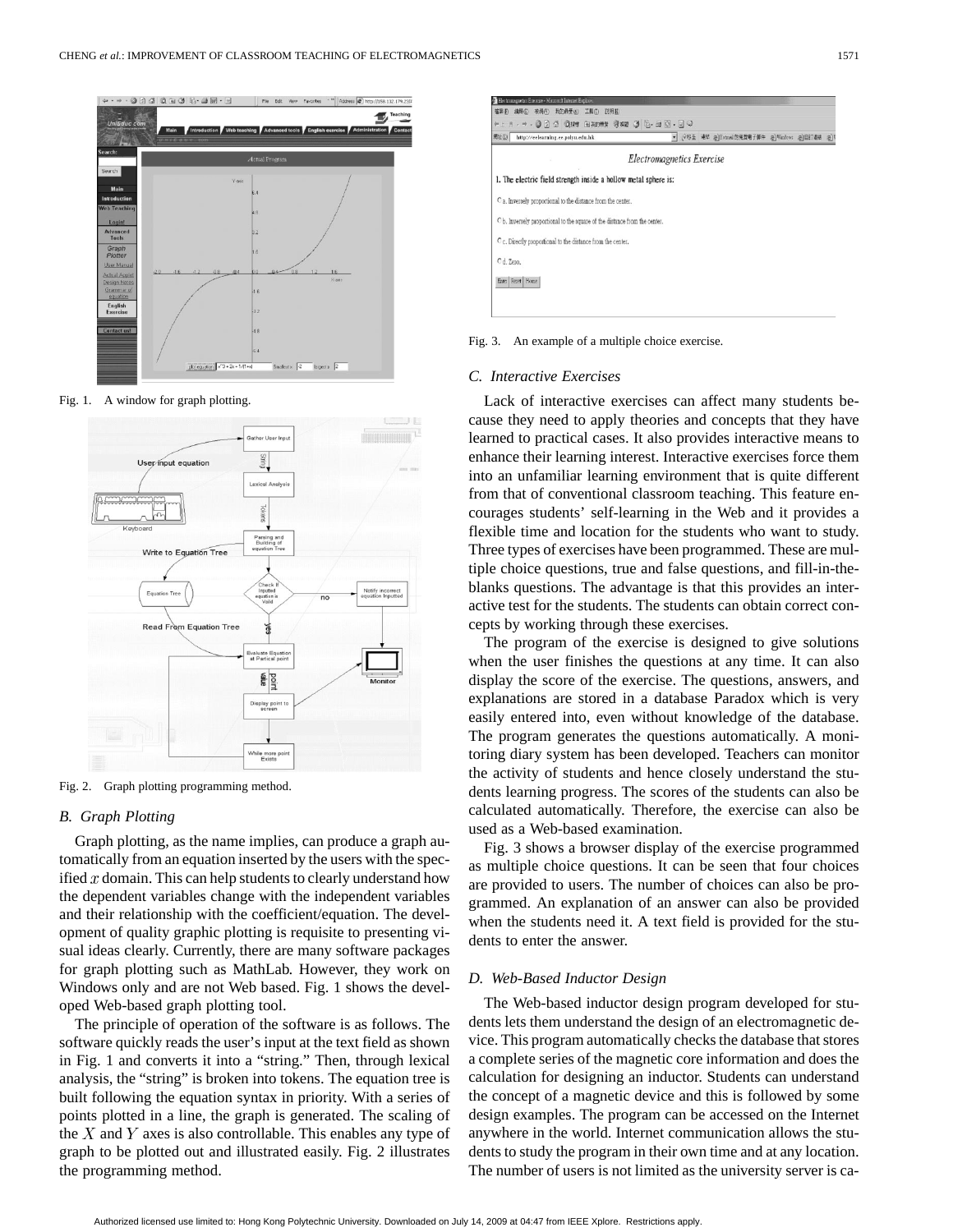

Fig. 4. Index page for Web-based inductor design.

pable of handling more than one class of students logging on simultaneously. The program also has a range of design options. Students can therefore play with the options to have a better understanding of the electromagnetics design concept and experiment with it. The program is also designed in such a way that teachers can easily update the database.

One important element is that students can learn the B-H loop and calculation of the magnetic field, core loss, eddy- current loss, saturation field, relative permeability, core geometry, inductance calculation, winding resistance, and relationship with the current flow. Therefore, a design program can actually let students understand the topics much better. The design examples also relate to applications including filtering, interference suppression, delaying pulses, storage of energy, pulse transformers, general-purpose transformers, power transformers, and tuning. Because the design programs between inductors and transformers share a lot of common procedures, the Web-based program has also been developed for transformers as well.

The design and usage of the program can be itemized as follows.

- Fig. 4 shows the introduction of the program in a Web page.
- Fig. 5 shows the input page of the design program where students can try a list of the input parameters. They are required to fill in the required parameters. They can also input the maximum allowable core size to limit the shape of the core.
- The Step 2 page as shown in Fig. 6 is for selecting the types of core materials. The program uses the types of applications to classify the different types of materials. Nine applications such as filtering, interference suppression, delaying pulses, storage of energy, pulse/general purpose transformers, power transformers, tuning, and ferrites for telecommunications are implemented.
- The next step, as shown in Fig. 7, is to select from 16 images of different types of cores. Each type of core has a selection button and a decision button below the image and is hyperlinked to a more detailed description as shown in Figs. 8 and 9.

 $\overline{a}$   $\overline{a}$   $\overline{a}$ **Magnetic Inductor Design** 凋 ( Using Power Cores ) Calculation Step 2 Update data **Select Materials** Materials Core propert Wire Table Catalog **Related** link About U

Fig. 6. Selection of the core material.

| Jakes - Microsoft Internet Explorer                                                                                                                   | 榴雾(E) 編輯(E) 検視(F) 教的最爱(A) 工具(D) 説明(E)        |                                               |                                              |                                    |                                                        | $Q -  B$ $X$<br>股 |
|-------------------------------------------------------------------------------------------------------------------------------------------------------|----------------------------------------------|-----------------------------------------------|----------------------------------------------|------------------------------------|--------------------------------------------------------|-------------------|
|                                                                                                                                                       | +1-1 - - - 0 2 4 QNO HEMAX ONE 0 2-4 D - 3 0 |                                               |                                              |                                    |                                                        |                   |
| 附址(D) @ http://eclearning1.co.polyn.cdu.hk                                                                                                            |                                              |                                               |                                              |                                    | • 令移至 連結 @Botoml的発費電子郵件 @Windows @Bill運結 @WindowsMedia |                   |
|                                                                                                                                                       | Step 3:<br><b>Select Core Type:</b>          |                                               |                                              |                                    |                                                        |                   |
| Calculation<br><b>b</b> Update data<br><b>A</b> Materials<br><b>Core property</b><br><b>Wire Table</b><br>catalog<br><b>Related links</b><br>About Us | $C$ $E20105$ $-$                             | $\bigcap$ Flank E<br>$\overline{\phantom{a}}$ | $\circ$ BC-core                              | $C$ EFD-core $-$                   |                                                        |                   |
|                                                                                                                                                       | $C$ $EP$ -core $\bullet$                     | $\bigcap$ BQ-core $\blacksquare$              | $C$ $B$ $C$ $C$ $C$ $D$                      | $C$ ETD-cose $\blacktriangleright$ |                                                        |                   |
|                                                                                                                                                       | $C$ FRM-core<br>$\overline{\phantom{a}}$     | $C$ P-core $\rightarrow$                      | $\bigcap$ FQ-cose $\blacktriangleright$      | $C$ RM-core $-$                    |                                                        |                   |
|                                                                                                                                                       | $\bigcap$ U-core<br>$\overline{\phantom{a}}$ | $C$ URcae<br>$\overline{\phantom{a}}$         | $\bigcap$ Toroid<br>$\overline{\phantom{a}}$ | NEW<br>C NEW core -                |                                                        |                   |
|                                                                                                                                                       | Click to view detail                         |                                               |                                              | 8888888888888888888888888888       |                                                        |                   |

Fig. 7. Selection of the core type.

• In the core property page one can see the properties of the different types of cores, bobbins, and accessories in a comparative table. The table compares different types of